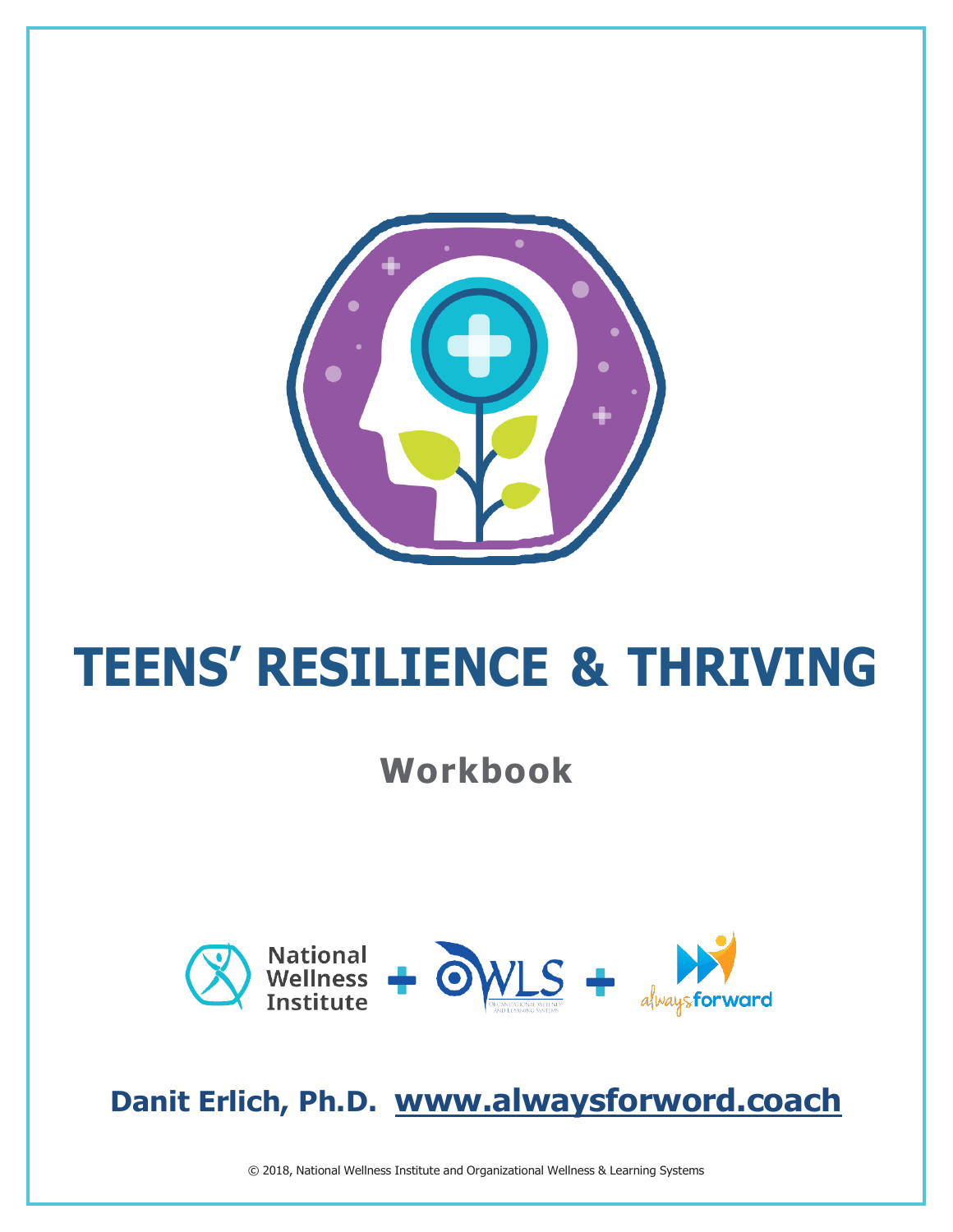### **CONTENTS**

| 7. Goal setting & positive intentions:                   |
|----------------------------------------------------------|
| a. STRESS AREA. What area of your life has stress?       |
| b. YOUR RESPONSE. How can you respond better?            |
| c. GOAL. What goal, intention, or affirmation will work? |
| d. A STEP. What specific step can you commit to?         |
| e. INFUSE. Infuse your affirmation with relaxation.      |
|                                                          |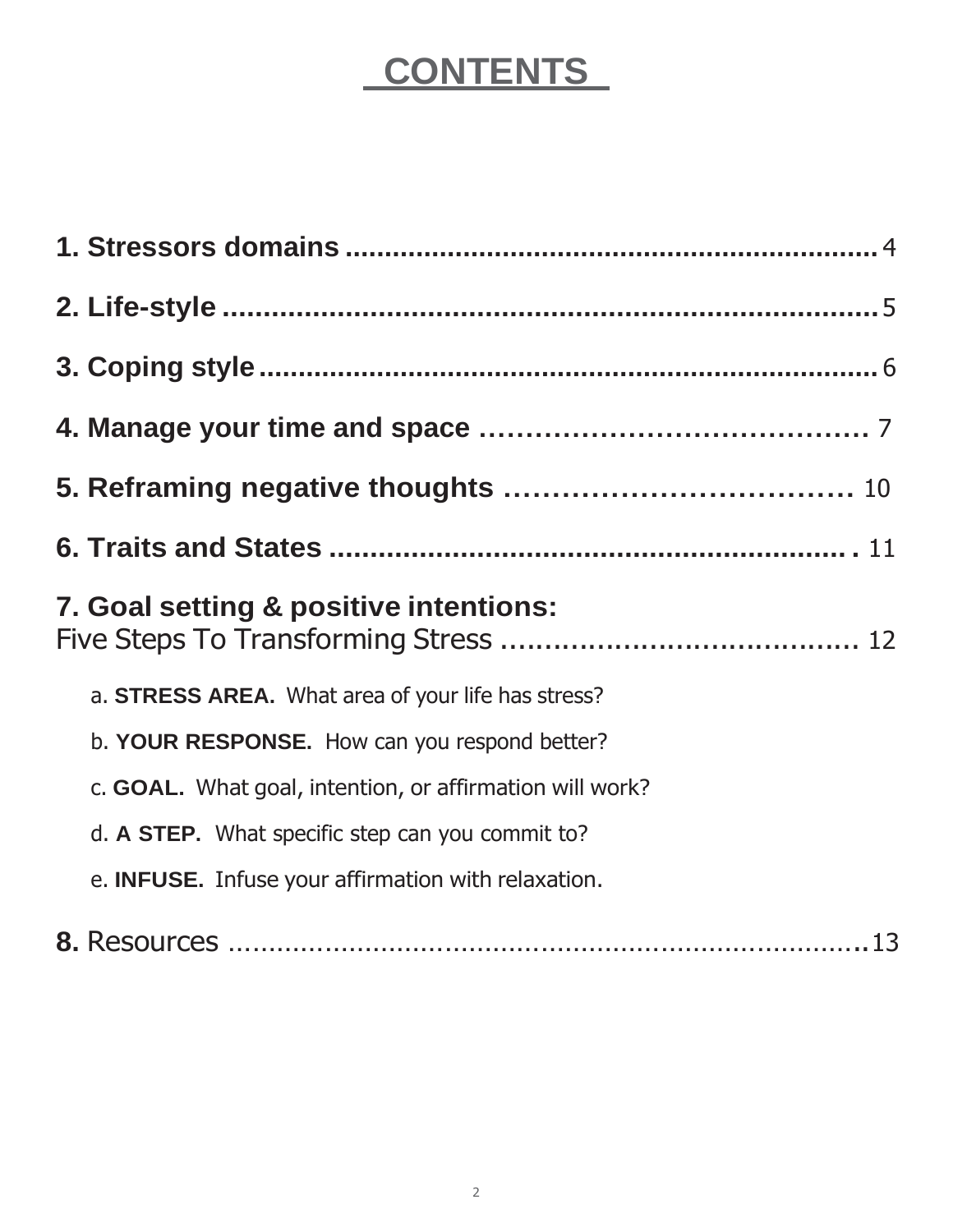*An arrow can only be shot by pulling it backward. When life is dragging you back with difficulties, it means it's going to launch you into something great. So just focus, and keep aiming.*



Much of our stress is a function of our attitude. There are some types of stress – abuse, trauma and grief — that can hurt our well-being, regardless of our attitude. And many people manage to weather these adversities better than others. Our attitude and skills can make an important difference in how we respond to, or cope with, stress.

**POTENTIAL.** Our challenges can often be those very things that help us to learn, grow, and bring out potential skills, talents, and gifts. As we learn to grow, we "potentiate" — extract and magnify — those gifts so we cope better, become more resilient and thrive.

**EVALUATE**. The ability to pause, reflect, and process information about stress is central to our bringing out the potential of stress. We "see" the potential of hardship or challenge.

**LIFESTYLE.** Our ability to evaluate is strengthened when we practice a healthy lifestyle.

**COPING STYLE.** Similarly, healthy (versus unhealthy) coping strengthens our evaluation.

**COPE.** A primary, or more immediate, goal is to choose a healthy coping behavior.

**RESILIENCE.** Resilience is often one outcome from effective coping. Resilience is not only bouncing back from stress but also learning from it.

**THRIVE.** We thrive when we practice all of the above: when we potentiate, evaluate, practice a healthy lifestyle, choose healthy alternatives, and keep learning. Thriving is the experience of optimal well-being in all domains: physical, emotional, social, intellectual, occupational, and spiritual.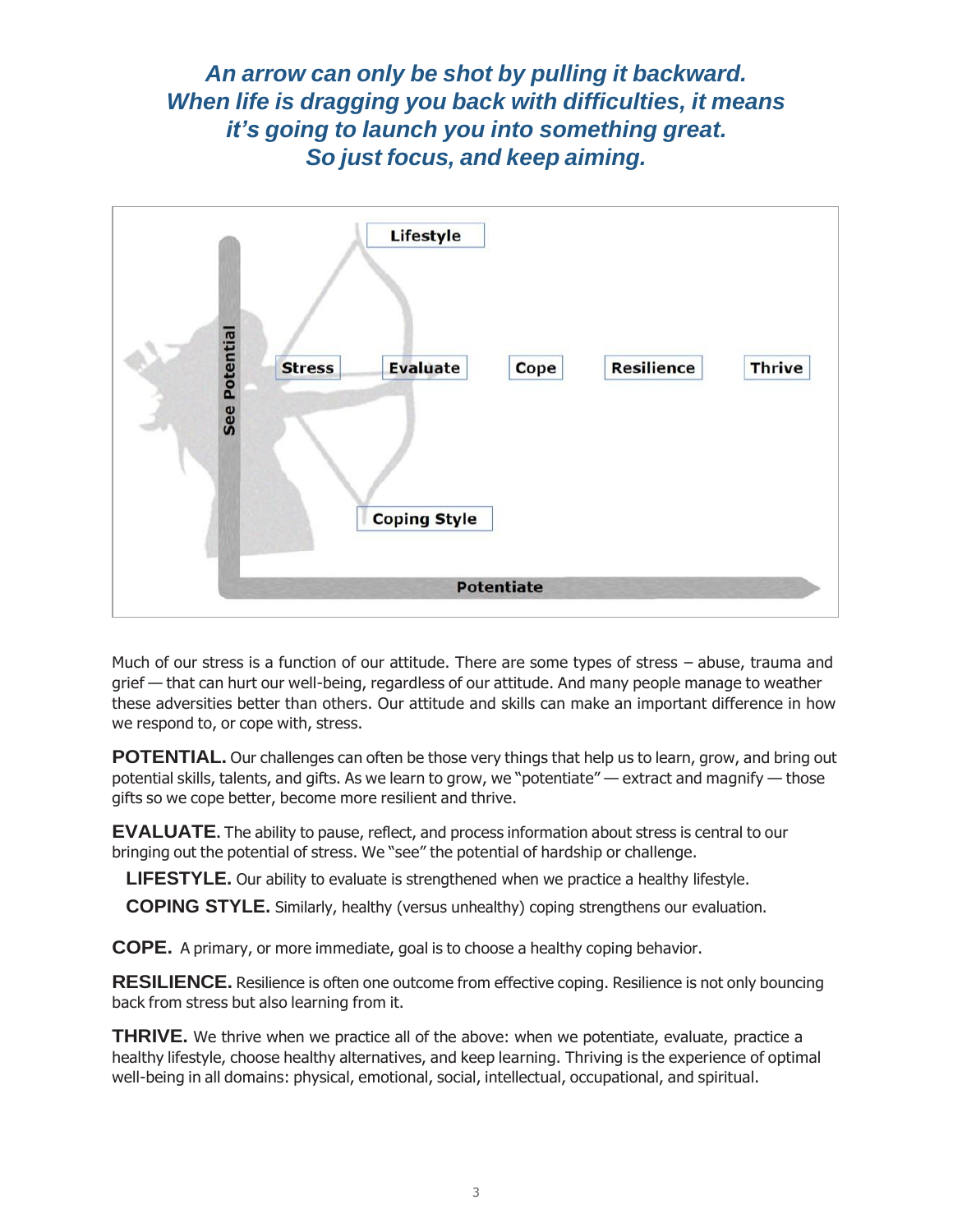### **1. STRESSOR DOMAINS**

**EVALUATE:** From the six domains, choose the one domain that is presenting the greatest amount, number, or intensity of stressors for you right now. It helps to focus on one domain. Within that domain, can you circle one or two specific items that are most disruptive to your life?

| <b>RELATIONSHIP WITH PARENTS</b>                                                                                                                                                                                                                                                                                                                                                                              | <b>RELATIONSHIP WITH PEERS</b>                                                                                                                                                                                                                                                                                                                                                                                                                        |
|---------------------------------------------------------------------------------------------------------------------------------------------------------------------------------------------------------------------------------------------------------------------------------------------------------------------------------------------------------------------------------------------------------------|-------------------------------------------------------------------------------------------------------------------------------------------------------------------------------------------------------------------------------------------------------------------------------------------------------------------------------------------------------------------------------------------------------------------------------------------------------|
| Š ARGUMENTS, DISAGREEMENTS, CONFLICTS<br><b>WITH PARENTS</b><br>Š GRUDGES OR UNRESOLVED ISSUES<br>Š PARENTS EXPECTING TOO MUCH FROM YOU<br>Š DISAGREEMENT BETWEEN YOU AND YOUR<br><b>PARENTS</b><br>Š LACK OF UNDERSTANDING BY PARENTS<br>Š ABIDING BY PETTY RULES AT HOME<br>Š NOT BEING TAKEN SERIOUSLY<br>Š LITTLE TO NO CONTROL OVER YOUR LIFE<br>Š LACK OF TRUST FROM ADULTS<br>Š PRESSURE TO STUDY<br>š | Š ARGUMENTS, DISAGREEMENTS, CONFLICTS<br><b>WITH PEERS</b><br>Š GRUDGES OR UNRESOLVED ISSUES<br>Š JEALOUSY AND ENVY<br>Š LONELINESS OR SOCIAL ISOLATION<br>Š FEELING EXCLUDED, NOT BELONGING<br>Š ANXIETY AROUND PEOPLE<br>Š ANGER OR IRRITATION WITH OTHERS<br>Š PETTY ISSUES, RUMORS, GOSSIP<br>Š PRESSURE TO FIT IN WITH PEERS<br>Š GETTING ALONG WITH YOUR<br>BOYFRIEND/GIRLFRIEND<br>Š PEER PRESSURE TO ENGAGE IN RISKY<br><b>BEHAVIORS</b><br>š |
| <b>SCHOOL AND FUTURE</b>                                                                                                                                                                                                                                                                                                                                                                                      | <b>EMOTIONAL</b>                                                                                                                                                                                                                                                                                                                                                                                                                                      |
| Š TEACHERS EXPECTING TOO MUCH FROM YOU<br>Š KEEPING UP WITH SCHOOL WORK<br>Š GETTING ALONG WITH YOUR TEACHERS<br>Š GOING TO SCHOOL                                                                                                                                                                                                                                                                            | Š EASILY UPSET OR ANGERED BY LITTLE THINGS<br>Š HYPERSENSITIVE, WORRY, ANXIETY, PANIC<br>Š OBSESSING ABOUT SOMETHING<br>LACK CONFIDENCE, FEEL LIKE FAILURE<br>Š.                                                                                                                                                                                                                                                                                      |

- š GOING TO SCHOOL
- š BULLYING OR DISCRIMINATION
- š CONCERN ABOUT YOUR FUTURE
- š PUTTING PRESSURE ON YOURSELF TO MEET YOUR FUTURE GOALS
- š NOT GETTING ENOUGH TIME FOR ACTIVITIES OUTSIDE OF SCHOOL HOURS
- š NOT ENOUGH TIME FOR FUN ACTIVITIES
- š

- š LACK OF ENERGY OR SLEEP PROBLEMS
- š MOOD PROBLEMS (ANXIETY, SADNESS)
- š OTHER MENTAL HEALTH ISSUES
- š RECOVERING FROM ILLNESS
- š CHRONIC DISEASE
- š SKIN PROBLEMS
- $\check{\mathbf{s}}$  and  $\Box$

#### **HEALTH FINANCIAL**

š RISING COSTS (FOOD, GAS, OTHER)

š SADNESS, GRIEF, OR FEELING DOWN š DIFFICULTY CONTROLLING TEMPER š DISTURBING DREAMS OR NIGHTMARES

š UNEXPLAINED PHYSICAL SYMPTOMS š UNRESOLVED TRAUMA, MEMORIES

š TIREDNESS OR LACK OF ENERGY

- š INSURANCE PROBLEMS
- š NOT ENOUGH MONEY TO BUY THE THINGS YOU NEED
- š NOT ENOUGH MONEY TO BUY THE THINGS YOU WANT
- š FUTURE COLLEGE LOANS
- š PRESSURE TO WORK TO MAKE MONEY
- š

š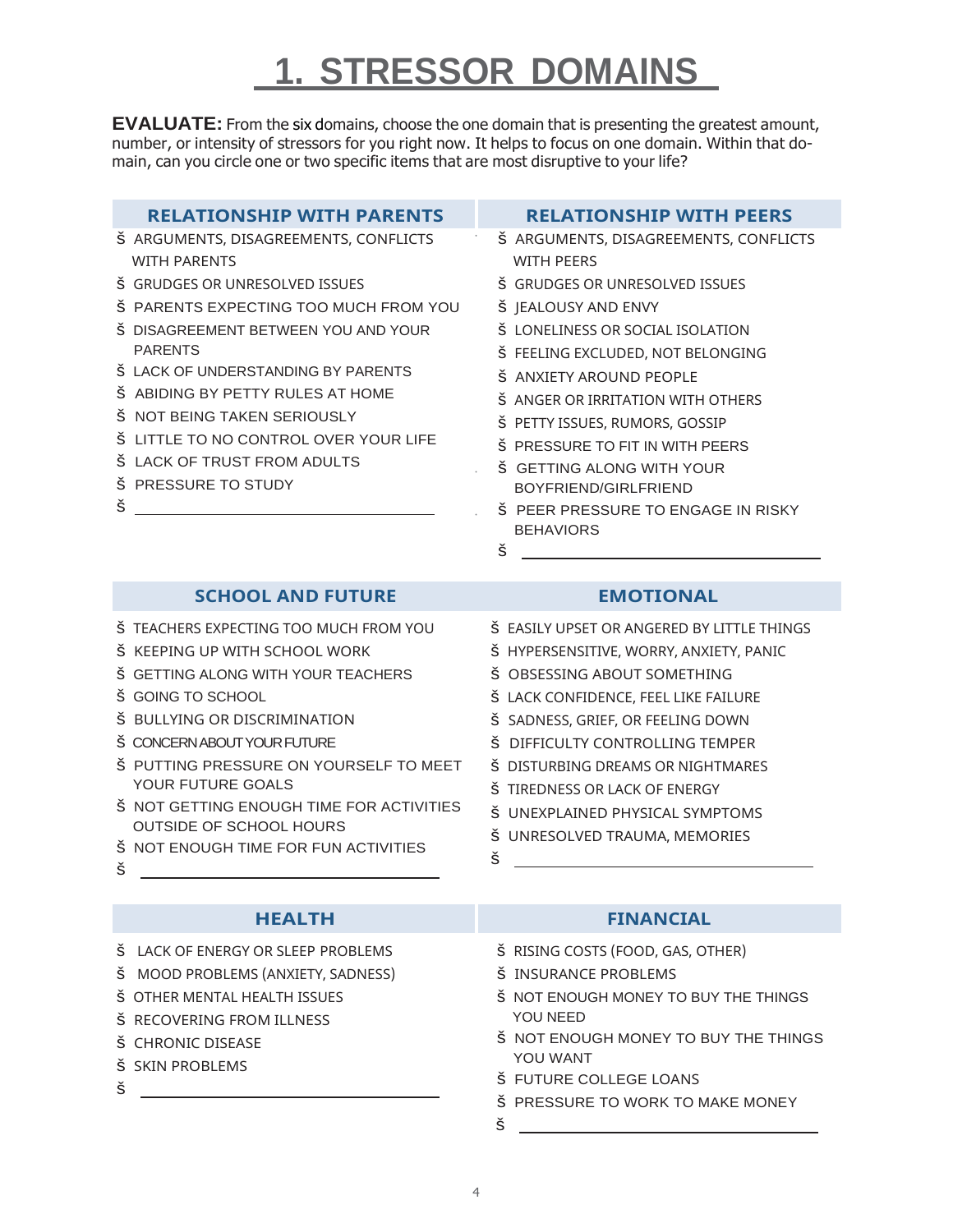### **2. LIFE STYLE** (General routines and habits)

The following items ask about your life-style or your daily or typical habits regarding health. First, use the 1,2,3 ratings to indicatehow much each of the statements below is like you.

|                                                                                                                                   | <b>Unlike</b><br><b>Me</b> | In<br><b>Between</b> | <b>Like</b><br><b>Me</b> |                     |  |
|-----------------------------------------------------------------------------------------------------------------------------------|----------------------------|----------------------|--------------------------|---------------------|--|
| 1. I take time to make sure my life has a sense of direction,<br>purpose, or meaning to it.                                       | 1                          | $\overline{2}$       | 3                        | <b>Spiritual</b>    |  |
| 2. My daily routine includes prayer, meditation, journaling or some<br>way of centering myself and connecting to my spirituality. | 1                          | 2                    | 3                        |                     |  |
| 3. I practice awareness of how my attitude or personality can be<br>both benefit and hindrance to my spiritual growth.            | 1                          | 2                    | 3                        |                     |  |
| 4. Every day, I keep my brain active through engaging,<br>creative, and stimulating activities.                                   | 1                          | 2                    | 3                        | <b>Intellectual</b> |  |
| 5. I think about problems and mistakes as opportunities to learn<br>and build my mental skills.                                   | 1                          | $\overline{2}$       | 3                        |                     |  |
| 6. I stay informed through curiosity, reading, and learning.                                                                      | 1                          | 2                    | 3                        |                     |  |
| 7. I make efforts to make my school time enjoyable and meaningful.                                                                | $\mathbf 1$                | 2                    | 3                        | <b>Occupational</b> |  |
| 8. I regularly seek to express my full self at school, sports or clubs.                                                           | $\mathbf{1}$               | 2                    | 3                        |                     |  |
| 9. I approach challenges at school/extracurricular activities with<br>commitment, confidence and/or teamwork.                     | 1                          | 2                    | 3                        |                     |  |
| 10. I take the time to listen to, and enjoy being with others in my life.                                                         | 1                          | 2                    | 3                        | <b>Social</b>       |  |
| 11. I give and receive affection from others.                                                                                     | 1                          | 2                    | 3                        |                     |  |
| 12. I make efforts to help family, friends and community.                                                                         | 1                          | 2                    | 3                        |                     |  |
| 13. When sad, upset or angry, I pay attention and listen to what my<br>emotions are telling me.                                   | $\mathbf 1$                | 2                    | 3                        | <b>Emotional</b>    |  |
| 14. I notice or seek out positive, uplifting things in my life.                                                                   |                            | 2                    | 3                        |                     |  |
| 15. I love and accept myself as I am.                                                                                             | 1                          | 2                    | 3                        |                     |  |
| 16. I get regular exercise (at least 3x week), eat health foods<br>(vegetables, fruits), and avoid fatty foods and sugar.         | 1                          | 2                    | 3                        | <b>Physical</b>     |  |
| 17. I get a good night's sleep, and feel rested every day.                                                                        |                            | 2                    | 3                        |                     |  |
| 18. I avoid alcohol, tobacco, vape, and other drugs.                                                                              | 1                          | 2                    | 3                        |                     |  |

Next, review your total scores for each of the six areas. These would range from 3 to 9. Notice which areas are lower or higher. Then, notice within each area any items where you rated a "1" or a "2." Circle or check those items. You can also tally your total score, which would range from 18 to 54. There is no "hard and fast" rule, and a score lower than 40 suggests you might seek out support to enhance your lifestyle.

 **GRAND TOTAL**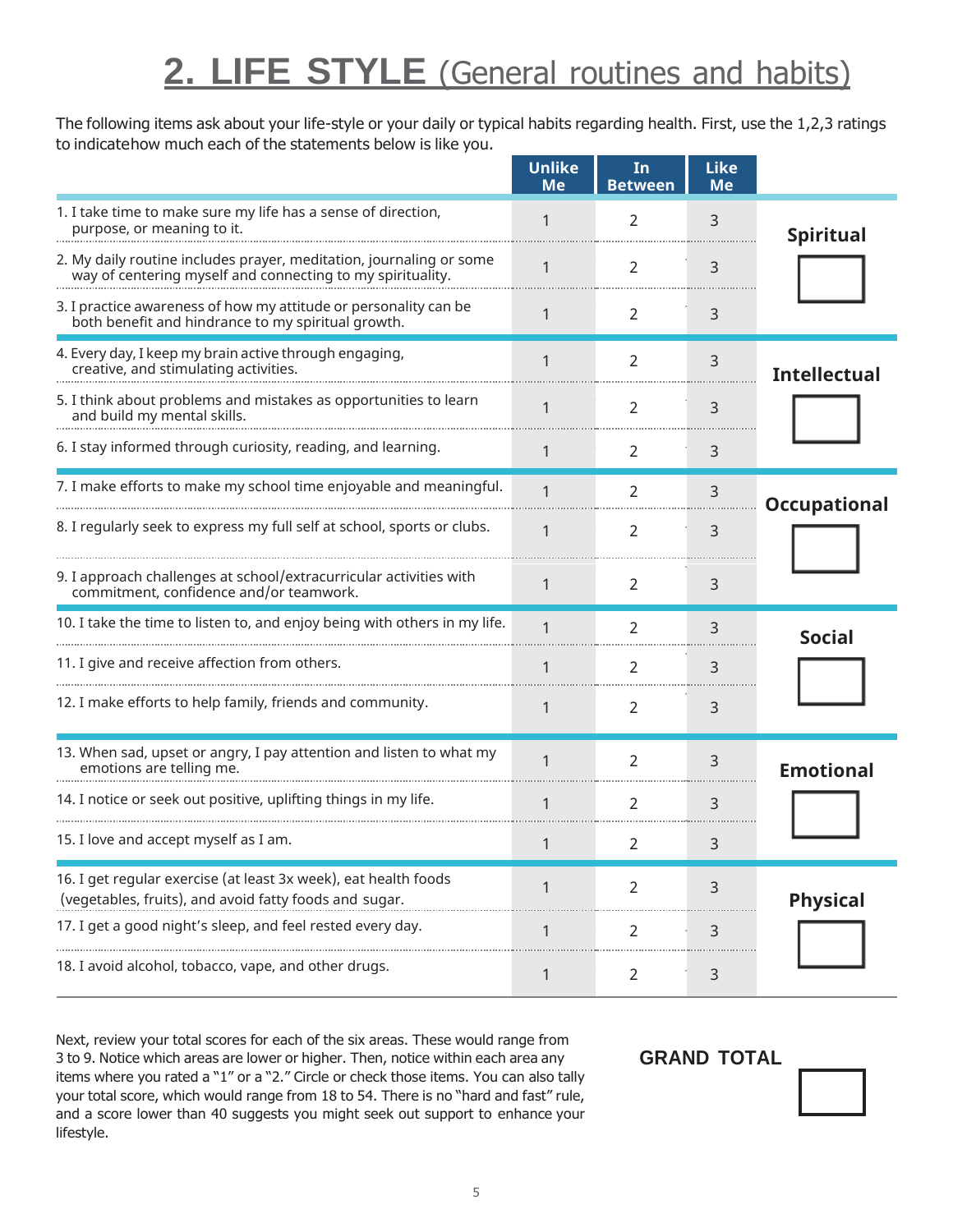### **3. COPING STYLE** (Specific responses to stress)

Think about the more stressful and difficult events that have occurred in your life within the recent past. How have you handled or coped with these events? How do you respond to ongoing problems that you encounter? From the list below, check off all those items that fit with your general STYLE or way of responding to stress.

| 1. I seek ideas or support from others                        | 16. I withdraw from the situation                      |  |
|---------------------------------------------------------------|--------------------------------------------------------|--|
| 2. I talk to people to help me feel better.                   | 17. I avoid being with people in general               |  |
| 3. I plan a course of action and follow-through until the     | 18. I "take my frustration" out on others (e.g.,       |  |
| problem is addressed                                          | yelling or being snappy)                               |  |
| 4. I see problems as challenges and find the strength         | 19. I otherwise act aggressively                       |  |
| and confidence to tackle them                                 | (e.g., drive my car fast, express anger)               |  |
| 5. I am patient with myself and give myself the               | 20. I daydream about better times                      |  |
| caring I need                                                 |                                                        |  |
| 6. I remind myself that I am not the only one with            | 21. I "zone out," become numb, let my mind drift       |  |
| problems or challenges                                        | (e.g., too much TV, video games, on social media)      |  |
| 7. I do things to ground or center my body                    | 22. I become compulsive                                |  |
| (deep breathing, yoga, tai chi, etc.)                         | (e.g., shopping, eating, exercising, drinking)         |  |
| 8. I get exercise or do physical work                         | 23. I eat too much or too little                       |  |
| 9. I do activities or hobbies to refresh myself               | 24. I crave sweets (chocolate, cookies, candy, soda)   |  |
| (sport, read, play, journaling, take a bath)                  | or eat junk food                                       |  |
| 10. I pray, meditate, or do spiritual reading                 | 25. I drink alcohol (beer, wine, liquor)               |  |
| 11. I try to get extra sleep or rest                          | 26. I smoke or vape                                    |  |
| 12. I remain hopeful that I can be successful in dealing with | 27. I drink more coffee/caffeinated drinks more than I |  |
| the problem                                                   | should or know is good for me                          |  |
| 13. I find confidence in setting goals                        | 28. I use a drug to take the edge off                  |  |
| 14. I take things in stride, knowing I can usually bounce     | 29. I cry, become very moody, get jittery, all hyped   |  |
| back from problems                                            | up, or anxious                                         |  |
| 15. I tend to look on the bright side                         | 30. I get easily exhausted and fatigued                |  |

SCORING: Tally up the number of boxes you checked in Column 1 (Items 1-15); Tally up the boxes in Column 2 (Items 16 - 30). **Which column has the higher number?** Column 1 responses tend to be more effective. Column 2 responses are less effective; especiallyas habits.

Use the categories below to better help you label when you choose one type of coping and make adjustments as needed.

|          | <b>Five Cs of Resilience</b>             |           | <b>Avoid/Aggress</b>                           |
|----------|------------------------------------------|-----------|------------------------------------------------|
| $1 - 2$  | social support (Community)               | 16-17     | withdrawal/avoidance                           |
| 3        | problem solving (Commitment)             | $18-19$   | aggression                                     |
| 4        | approach challenge (Confidence)          | $20 - 21$ | tuning out                                     |
| $5-6$    | patience and humanity (Compassion)       |           | <b>Attach/Addiction</b>                        |
| $7 - 11$ | exercise, rest, spirituality (Centering) | 22        | compulsive behavior                            |
|          | <b>Psychological Capital</b>             | $23 - 24$ | use food                                       |
| 12       | Hope (H of Psychological Capital)        | $25 - 28$ | substances (alcohol, tobacco, caffeine, drugs) |
| 13       | Efficacy (E of Psychological Capital)    |           | <b>Aroused (hyper or hypo)</b>                 |
| 14       | Resilience (R of Psychological Capital)  | 29        | emotions                                       |
| 15       | Optimism (O of Psychological Capital)    | 30        | energy depletion                               |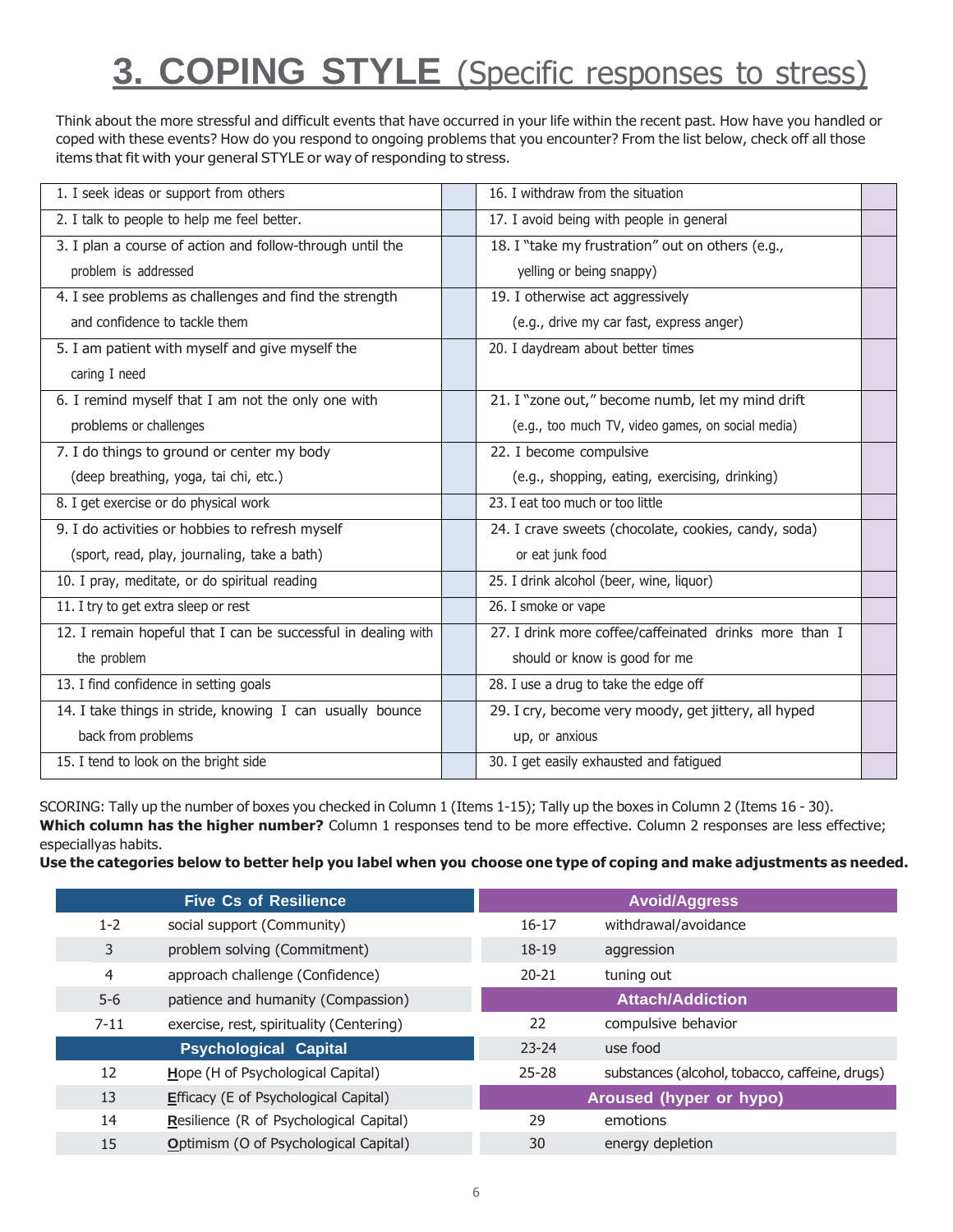### **3. MANAGE YOUR TIME AND SPACE**

### **LEARNING STYLE QUESTIONNAIRE:**

|                                                                                                                                                                         | <b>Often</b> | <b>Sometimes</b> | <b>Seldom</b> |
|-------------------------------------------------------------------------------------------------------------------------------------------------------------------------|--------------|------------------|---------------|
| 1. I can remember best by listening to a lecture that includes<br>information, explanations and discussions.                                                            |              |                  |               |
| 2. I prefer to see information written on the board and<br>supplemented by visual aids and assigned readings                                                            |              |                  |               |
| 3. I like to write things down or take notes for visual review.                                                                                                         |              |                  |               |
| 4. I prefer to use posters, models, or actual practice and<br>other activities in class.                                                                                |              |                  |               |
| 5. I require explanations of diagrams, graphs, or visual<br>directions                                                                                                  |              |                  |               |
| 6. I enjoy working with my hands or making things.                                                                                                                      |              |                  |               |
| 7. I am skillful with and enjoy developing making graphs<br>and charts                                                                                                  |              |                  |               |
| 8. I can tell if sounds match when presented with pairs of<br>sounds.                                                                                                   |              |                  |               |
| 9. I can remember best by writing things down several<br>times.                                                                                                         |              |                  |               |
| 10. I can easily understand and follow directions on a map.                                                                                                             |              |                  |               |
| 11. I do best in academic subjects by listening to lectures<br>and tapes.                                                                                               |              |                  |               |
| 12. I play with coins or keys in my pocket.                                                                                                                             |              |                  |               |
| 13. I learn to spell better by repeating words out loud than<br>by writing the words on paper.                                                                          |              |                  |               |
| 14. I can understand a news article better by reading about<br>it in the newspaper or online rather than by listening to a<br>report about it on the radio or internet. |              |                  |               |
| 15. I chew gum, smoke or snack while studying.                                                                                                                          |              |                  |               |
| 16. I think the best way to remember something is to picture<br>it in my mind                                                                                           |              |                  |               |
| 17. I learn the spelling of words by "finger spelling" them.                                                                                                            |              |                  |               |
| 18. I would rather listen to a good lecture or speech than<br>read about the same material.                                                                             |              |                  |               |
| 19. I am good at working and solving jigsaw puzzles and<br>mazes.                                                                                                       |              |                  |               |
| 20. I grip objects in my hands during learning periods.                                                                                                                 |              |                  |               |
| 21. I prefer listening to the news on the radio or online<br>rather than reading about it in a newspaper or on the internet.                                            |              |                  |               |
| 22. I prefer obtaining information about an interesting                                                                                                                 |              |                  |               |
| subject by reading about it.                                                                                                                                            |              |                  |               |
| 23. I feel very comfortable touching others hugging,<br>handshaking, etc.                                                                                               |              |                  |               |
| 24. I follow oral directions better than written ones.                                                                                                                  |              |                  |               |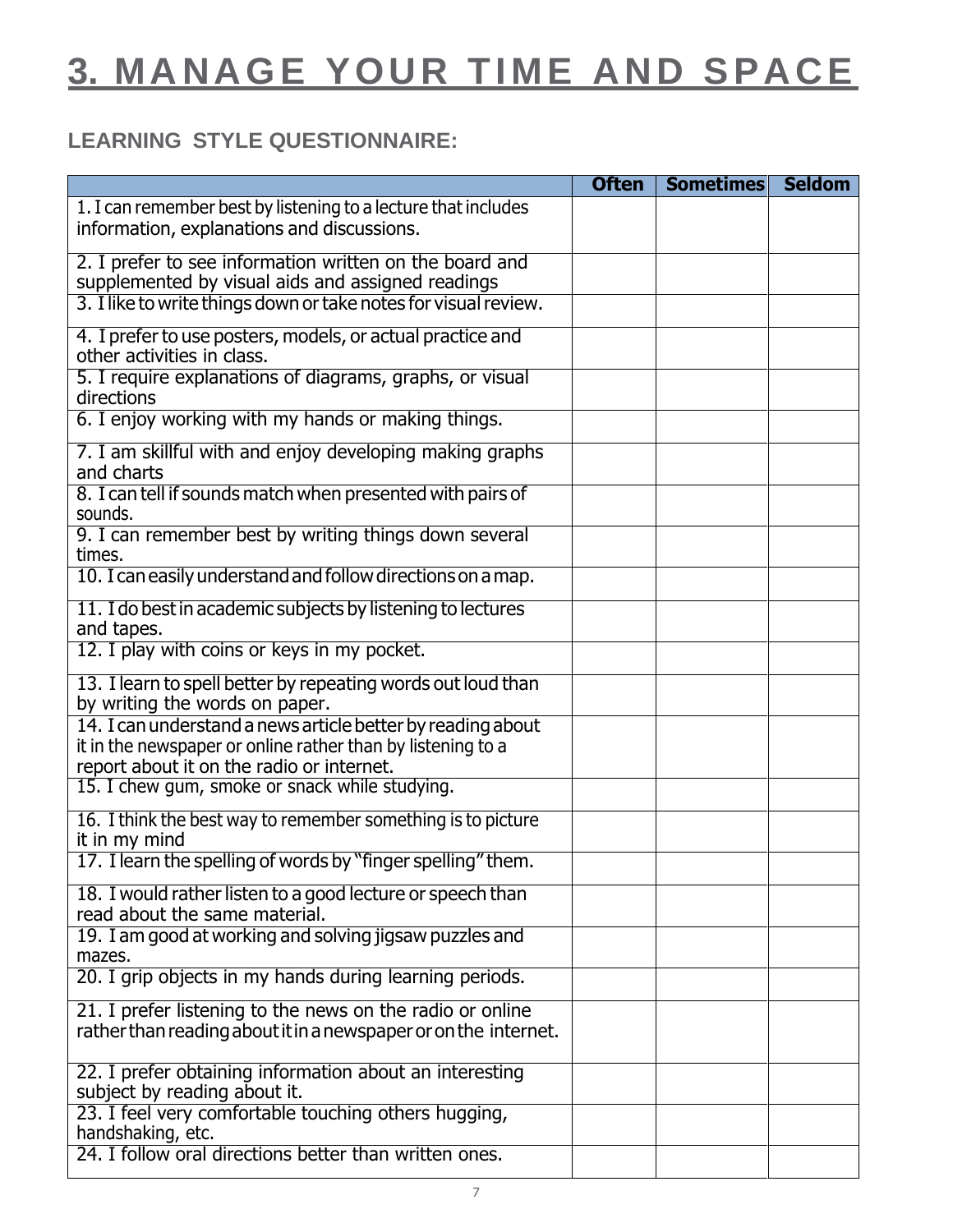**Scoring:** Complete the table below by assigning the following point values for each question:

 $Often = 5 points$  Sometimes = 3 points Seldom = 1 point

| <b>Visual</b>                   | Auditory                          | <b>Tactile</b>                   |
|---------------------------------|-----------------------------------|----------------------------------|
| No.<br>Pts.                     | Pts.<br>No.                       | Pts.<br>No.                      |
|                                 |                                   |                                  |
|                                 |                                   |                                  |
|                                 | 8                                 | 9                                |
| 10                              | 11                                | 12                               |
| 14                              | 13                                | 15                               |
| 16                              | 18                                | 17                               |
| 19                              | 21                                | 20                               |
| 22                              | 24                                | 23                               |
| <b>Visual Preference Score:</b> | <b>Auditory Preference Score:</b> | <b>Tactile Preference Score:</b> |

Then, add the points in each column to obtain yourlearning preference score under each heading.

**If you are a VISUAL learner:** Make use of all available study materials such as charts, maps, filmstrips, notes, and videos. Write out everything for frequent and efficient review. Practice visualizing or pictures words and concepts in your mind. Adding meaningful symbols, colors, and graphics to notes also provide visual cues. Try to visualize how information appears on a page. In study groups or discussions, focus on how people look when they speak.

**If you are an AUDITORY learner:** Try using tapes to supplement other study materials. Listen in class and take notes, and review your notes frequently. Sit in the classroom where you can hear well (most often this is near the front). After you have read something, summarize it and recite it aloud or record yourself. Talk to other students about class material. You may also benefit from group study sessions where members review class material.

**If you are a TACTILE learner:** Try tracing words as you say them. Facts that must be learned should be written several times. Keep a supply of scratch paper on hand for this purpose. Taking and keeping class notes is very important. It may also help you to make study sheets, and to associate class material with real- world applications and occurrences. For some classes, practice role-playing. Highlighting, underlining, labeling information, and writing add movement to learning. Participation in study groups or tutoring others provide additional ways to become an active learner. The more you do, the more you learn.

A note about learning preferences: Although it is important to know your learning strengths as a foundation for the development of personal study habits, realize that not all classes and instruction will lend themselves to your strengths. Attempt to adapt learning tasks using the suggestions above. You may also take this as an opportunity to improve and educate yourself to learn in different ways.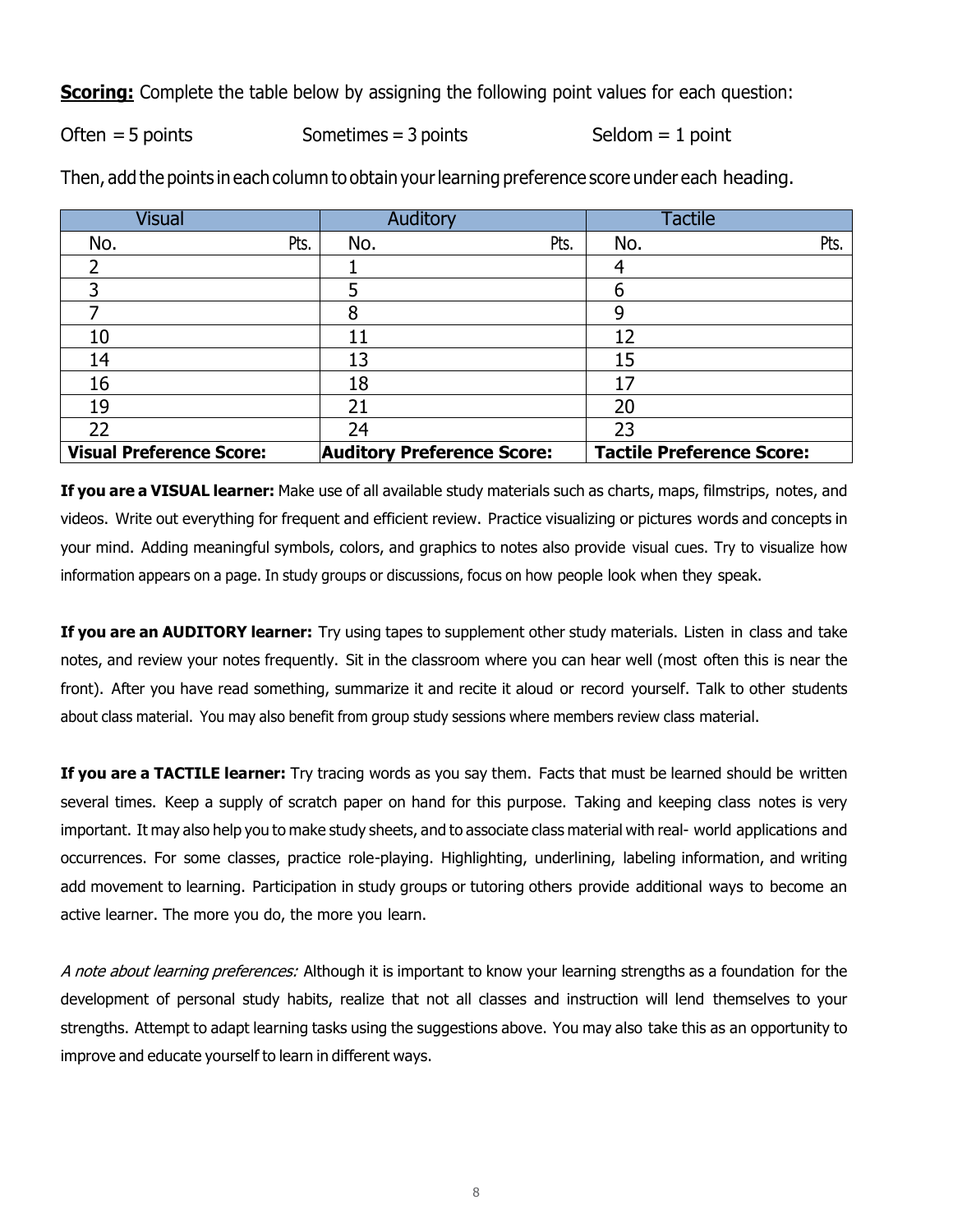| <b>Examples:</b> |  |  |  |
|------------------|--|--|--|

- Creating a daily/weekly task list Set a time limit
- 
- 
- 
- Shutting off my phone and social media Learn to say NO
- 
- 
- 
- 
- 
- 
- Prioritize my tasks  **Remove non-essential tasks**
- Track my time **•** Homework first Electronics later!
- Minimize destructions Using sticky notes to remember things
	-
- Using time management app **•** Break down big tasks into smaller tasks
- Using my calendar, planner **•** Develop a specific plan for every upcoming test
- Don't postponed! Double-check I've completed all the homework
- Organize my desk  **Ask for help with homework**
- Color-code and label everything Keep an ongoing list of questions about class material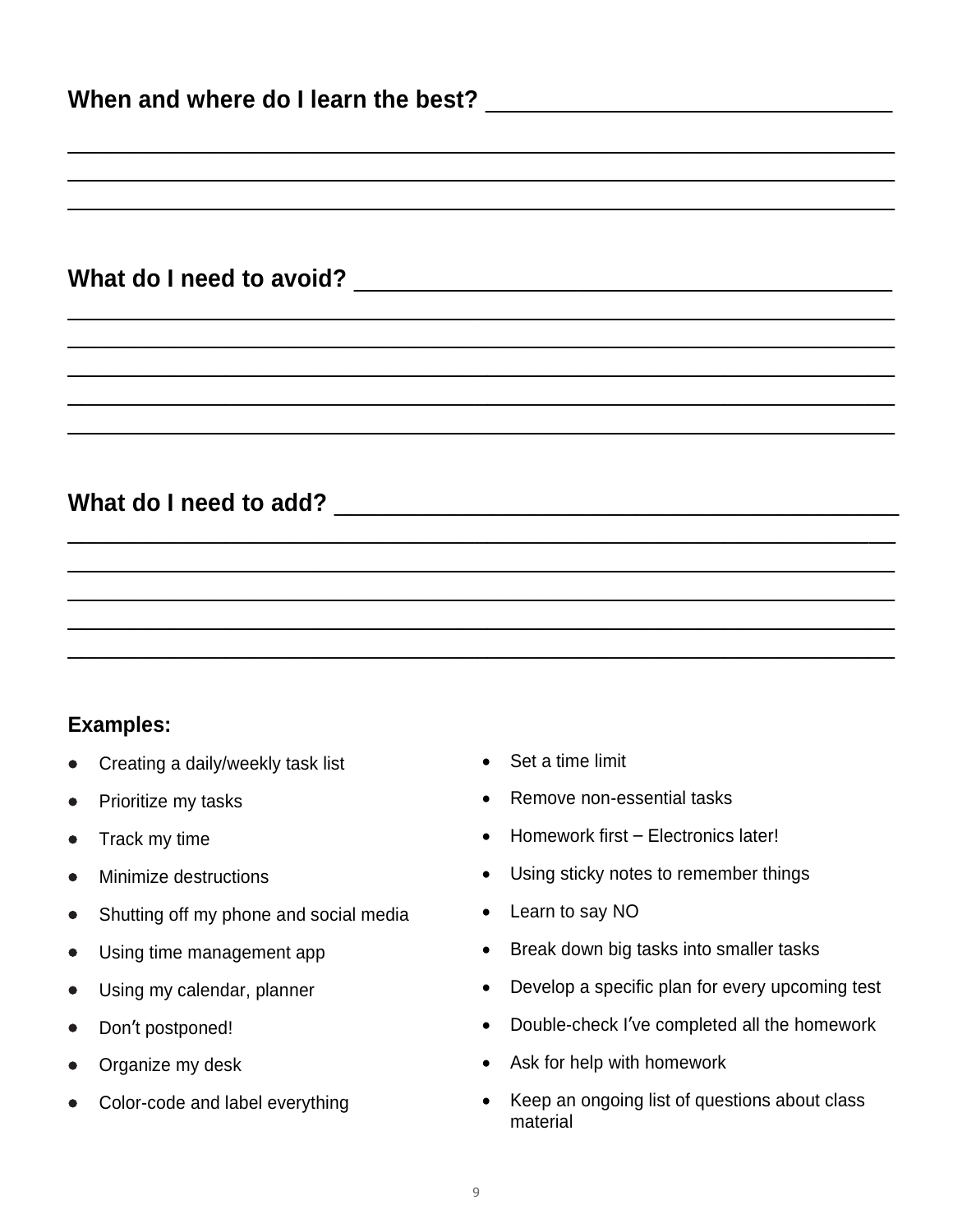## **5. REFRAMING NEGATIVE THOUGHTS**

Taking back control of our thoughts allows us to change how we feel, so that we can improve our mood. Becoming more aware of our self-critical or negative thoughts is the first step in building that self-awareness.

Instructions: Write any Automatic Negative Thoughts (ANTS) that you can think of in the left column.

Next, consider each in turn and see if you can challenge it with a Positive Replacement Thought in the righthand column.

To get better at finding the positive in situations and people, you may want to set aside some quiet time each day or week to turn some ANTS into Positive Replacement Thoughts.

| <b>Automatic Negative Thought</b> | <b>Positive Replacement Thought</b> |
|-----------------------------------|-------------------------------------|
|                                   |                                     |
|                                   |                                     |
|                                   |                                     |
|                                   |                                     |
|                                   |                                     |
|                                   |                                     |
|                                   |                                     |
|                                   |                                     |
|                                   |                                     |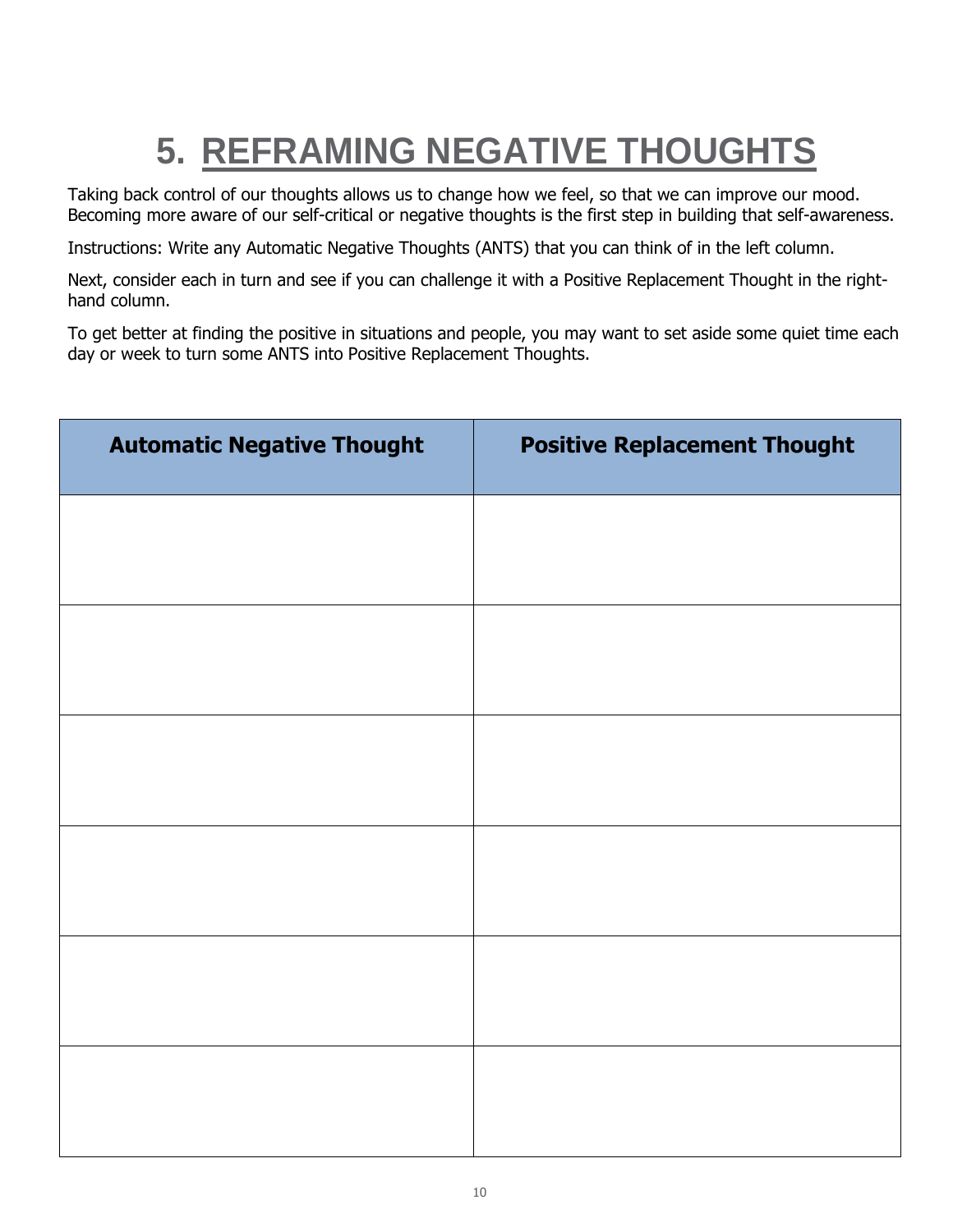### **6. TRAITS AND STATES:** RESILIENCE & THRIVING

The following sets of statements are for reflection and not for rating. As presented here, resilience, thriving, and potentiating are not GOALS to be achieved in the future as much as a state of being, internal trait, or quality that you carry with you. These are not the outcomes of effectively coping. They are an overarching attitude or pre-condition to help approach stress.

#### **RESILIENCE [1]**

- $-$  I am able to adapt to change.
- I often bounce back easily from hardships or illnesses.
- I can deal with whatever problems come myway.
- I usually give my best effort, no matter what the circumstances.
- My past successes have given me confidence for new challenges.
- My past failures have taught me ways to grow andlearn.
- I am someone who recovers from life's difficulties and keeps moving.
- Early hardships in my life have strengthened mypersonality.

#### **THRIVING [2]**

- I feel good most of the time.
- My life is going reallywell.
- I am accomplishing my lifegoals.
- I often feel engaged and excited in my daily life.
- I often feel together with, belonging to, or supported by others.
- My sense of aliveness is strong.
- I get to do what I am good at every day.
- $-$  I learn something new all the time.

#### **POTENTIATING [3]**

- I see how my behaviors lead to the positive changes I now have in my life.
- Obstacles I face turn into steppingstones for mygrowth.
- I am designed to make the most out of my life.
- I always look for the positive opportunity if I worry, doubt, or fret.
- It doesn't matter what happens but rather how I deal with it.
- I am good at making lemonade when all I have is lemons.
- When things appear bad, I think "how can I at least make this better for others."
- I create alternative solutions and scenarios for the bestoutcome.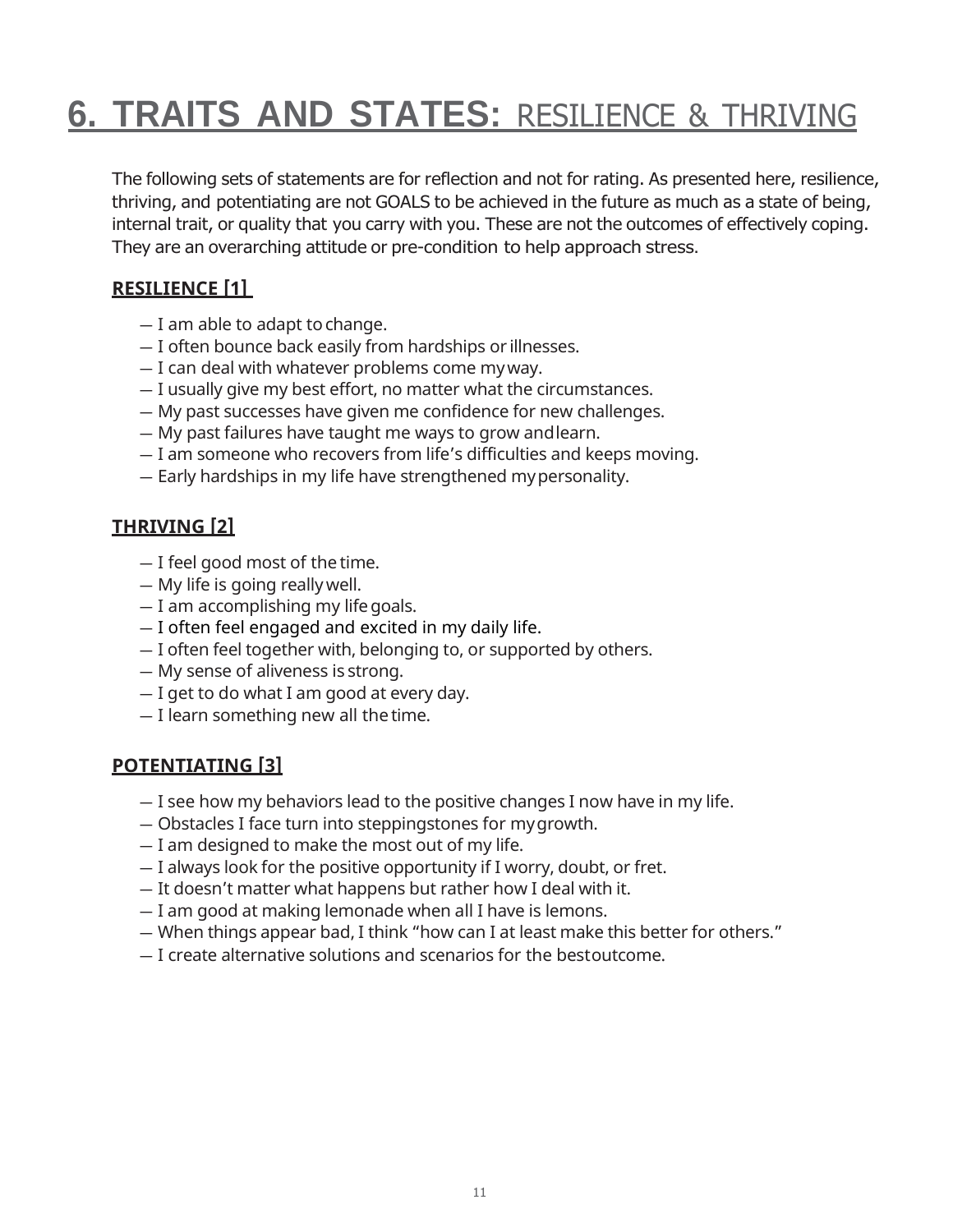### <span id="page-11-1"></span><span id="page-11-0"></span>**7. GOAL SETTING & POSITIVE INTENTIONS:** FIVE STEPS TO TRANSFORMING STRESS

#### **STRESS AREA.** Which of the six domains of your life has the most stress? Write in your response from **1. Stressors** on page 4

**YOUR RESPONSE.** How can you respond better to your stress? List one or two effective ways that you might cope with the situation.

What lifestyle factors can you add to help you respond better? (see **2. Lifestyle** on page 5, and identify factors you have or can add)

What coping style factors can you add, modify, or remove to help you respond better? (see page 6, **3. Coping Style**)

**GOAL.** If you used the coping tool(s) selected above, what goal would you achieve that addresses the stressor listed above?

**A STEP.** What specific step of your goal can you commit to?

**INFUSE.** Infuse your affirmation with relaxation. Follow instructions from workshop.